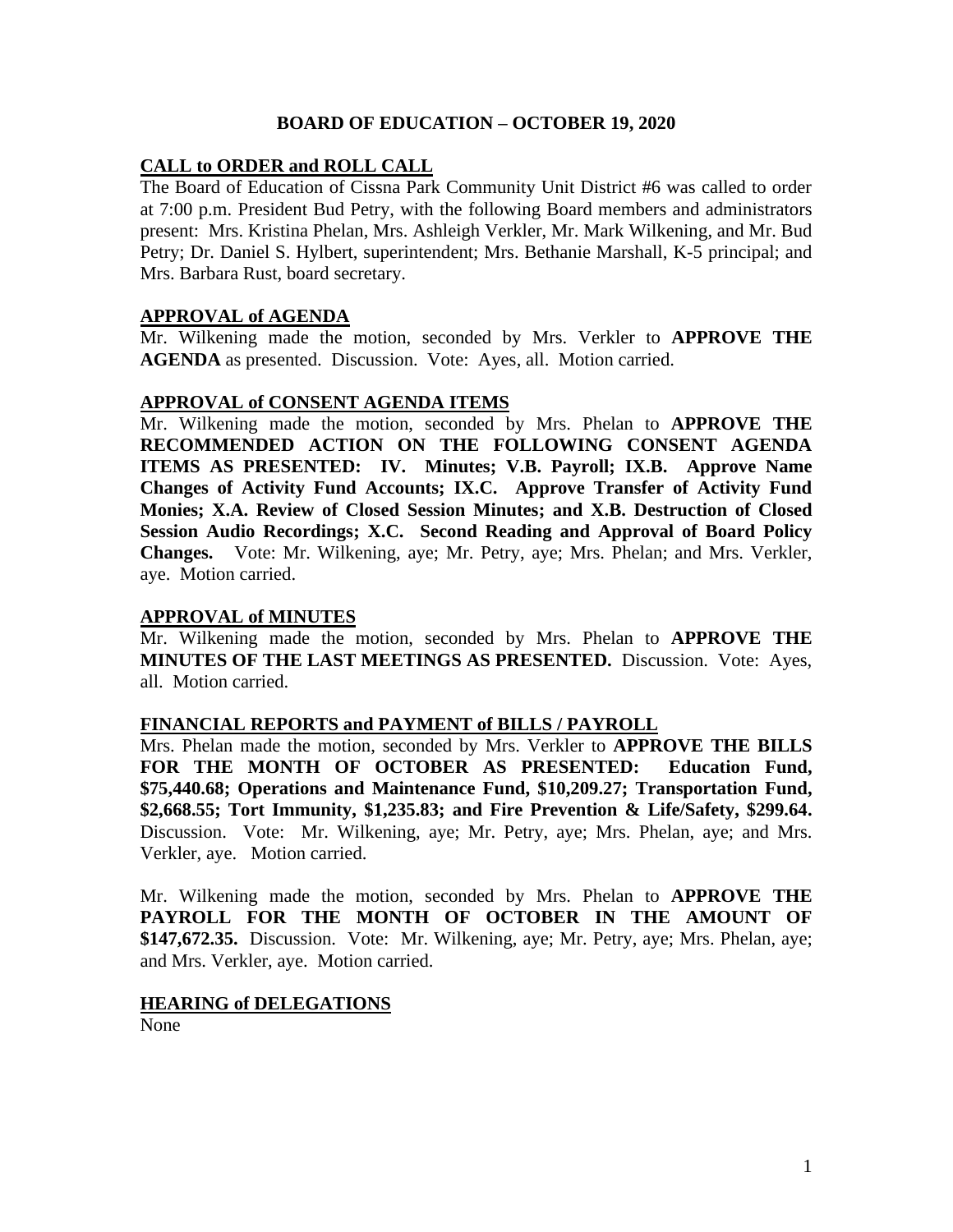# **COMMUNICATIONS**

The following communications were given to the board: Letter of Interest from Kimberly Hamrick for Cafeteria Worker; and Thank-You from Betty Jesse Family.

# **COMMITTEE REPORTS**

### **Negotiations a& Personnel**

Mr. Wilkening made the motion, seconded by Mrs. Verkler to **APPROVE THE EMPLOYMENT OF KIMBERLY HAMRICK AS PART-TIME CAFETERIA WORKER AT AN HOURLY RATE OF PAY OF \$11.00 WITH DUTIES TO BE ASSIGBNED BY THE SUPERINTENDENT.** Discussion. Vote: Mr. Wilkening, aye; Mr. Petry, aye; Mrs. Phelan, aye; and Mrs. Verkler, aye. Motion carried.

# **REPORT FROM PRINCIPALS**

Mrs. Bethanie Marshall, elementary principal, informed the board that the district is looking into different ways to monitor students' Chromebooks. "Go Guardian" is a program that they have been in contact with. Also, The Cissna Park Education Foundation is helping to fund certain projects that teachers have applied for.

Mr. Mark Portwood, junior/senior high principal, updated the board on purchases made through the SIP grant. Forty-two additional Chromebooks and digital programming have been purchased with the funds. A Remote Planning Day has been scheduled for this upcoming Friday. Teachers will have the option of working from school or home. Parent/Teacher conferences are Tuesday and Thursday of this week.

Principal Appreciation Week is this week—Dr. Hylbert, along with the board, thanked the principals for all their work during this pandemic and start of the school year.

Mr. Wilkening made the motion, seconded by Mrs. Phelan to **CHANGE THE NAMES OF THE FOLLOWING ACTIVITY ACCOUNTS: D.A.R.E. to High School Honor Society; and Home Economics Resale to High School English.** Discussion. Vote: Ayes, all. Motion carried.

Mr. Wilkening made the motion, seconded by Mrs. Phelan to **APPROVE THE TRANSFER OF ALL ACTIVITY FUND BALANCES FOR THE FOLLOWING ACTIVITY FUNDS: S.A.D.D. to High School Honor Society; and Home Economics Resale to FCCLA.** Discussion. Vote: Mr. Wilkening, aye; Mr. Petry, aye; Mrs. Phelan, aye; and Mrs. Verkler, aye. Motion carried.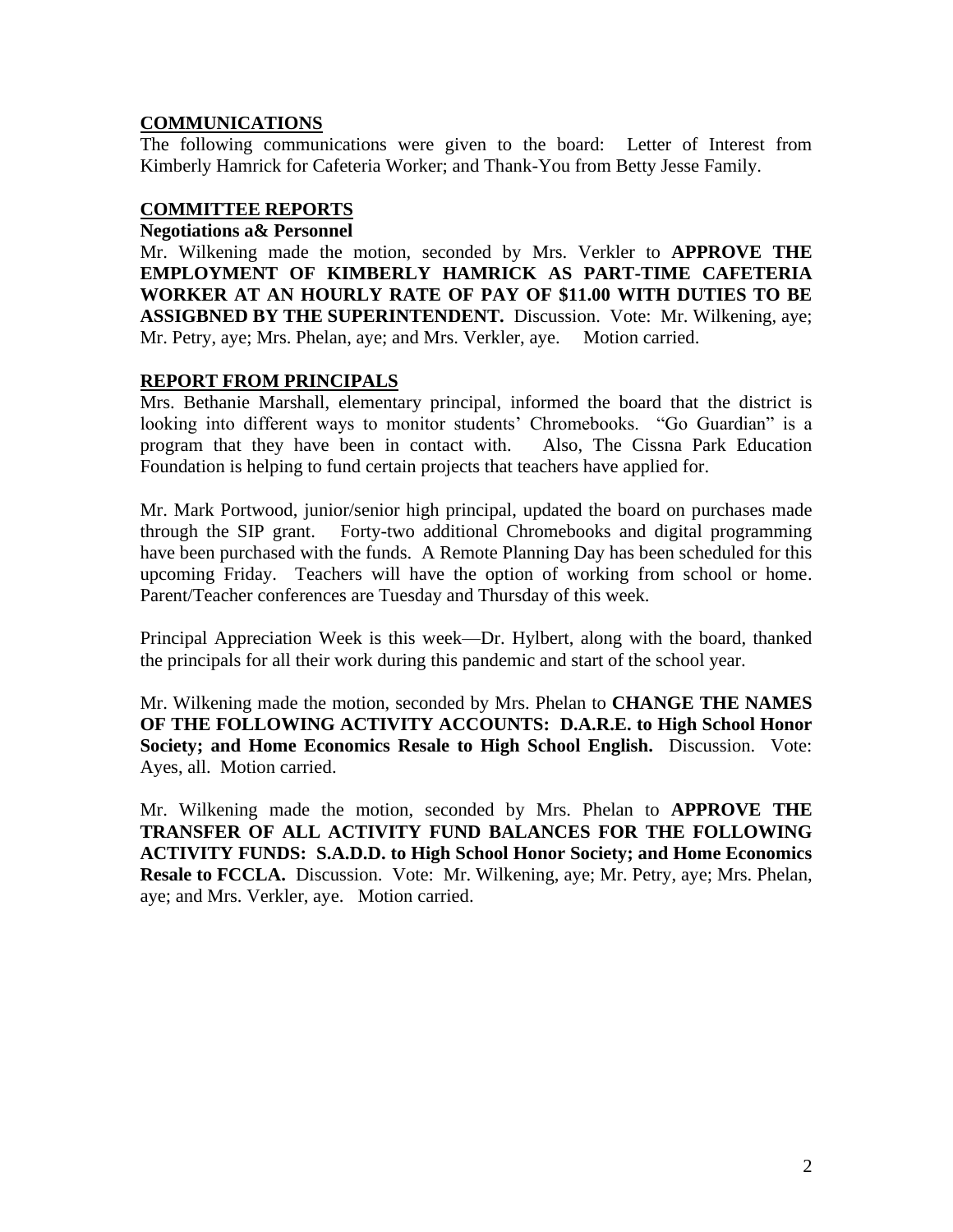#### **SUPERINTENDENT'S REPORT**

Mr. Wilkening made the motion, seconded by Mrs. Phelan to **DECLARE THE FOLLOWING CLOSED SESSION MEETING MINUTES OPEN TO THE PUBLIC: None; and the following CLOSED SESSION MEETING MINUTES TO REMAIN CLOSED TO PROTECT THE PUBLIC INTEREST OR THE PRIVACY OF AN INDIVIDUAL: March 26, 1984; August 1, 1994; December 19, 1994; January 16, 1995; February 20, 1995; March 20, 1995; June 20, 1996; August 19, 1996; September 16, 1996; October 21, 1996; September 15, 1997; January 21, 2002; May 17, 2004; June 21, 2004; July 19, 2004; August 30, 2004; September 20, 2004; November 15, 2004; December 20, 2004; January 17, 2005; February 21, 2005; March 21, 2005; May 16, 2005; September 19, 2005; April 24, 2006; July 17, 2006; September 11, 2006; October 16, 2006; December 18, 2006; March 17, 2008; March 16, 2009; September 7, 2010; September 20, 2010; December 19, 2011; August 20, 2012; February 12, 2013; December 16, 2013; January 27, 2014; February 10, 2014; February 24, 2014; and June 16, 2014; January 26, 2015; February 23, 2015; May 18, 2015; and June 15, 2015; October 19, 2015; December 14, 2015; December 29, 2015; January 25, 2016; February 22, 2016; March 21, 2016; April 18, 2016; June 20, 2016; August 15, 2016; April 16, 2018; and July 12, 2018.** Discussion. Vote: Mr. Petry, aye; Mrs. Phelan, aye; Mrs. Verkler, aye; and Mr. Wilkening, aye. Motion carried. Mr. Wilkening made the motion, seconded by Mrs. Phelan, to **DESTROY THE FOLLOWING CLOSED SESSION AUDIO RECORDINGS AS ALLOWED BY SECTION 2.06C OF THE OPEN MEETINGS ACT: February 25, 2019.**  Discussion. Vote: Mrs. Phelan, aye; Mrs. Verkler, aye; Mr. Wilkening, aye; and Mr. Petry, aye. Motion carried.

Mr. Wilkening made the motion, seconded by Mrs. Phelan to **APPROVE THE FOLLOWING BOARD POLICY CHANGES:**

- **2:260 Uniform Grievance Procedure**
- **2:265 Title IX Sexual Harassment Grievance Procedure**
- **4:180-AP1 School Action Steps for Pandemic Influenza**
- **5:10 Equal Employment Opportunity and Minority Recruitment**
- **5:20 Workplace Harassment Prohibited**
- **5:220 Substitute Teachers**
- **5:330 Sick Days, Vacation, Holidays, and Leaves**
- **7:10 Equal Educational Opportunities**
- **7:185 Teen Dating Violence Prohibited**

Discussion. Vote: Ayes, all.